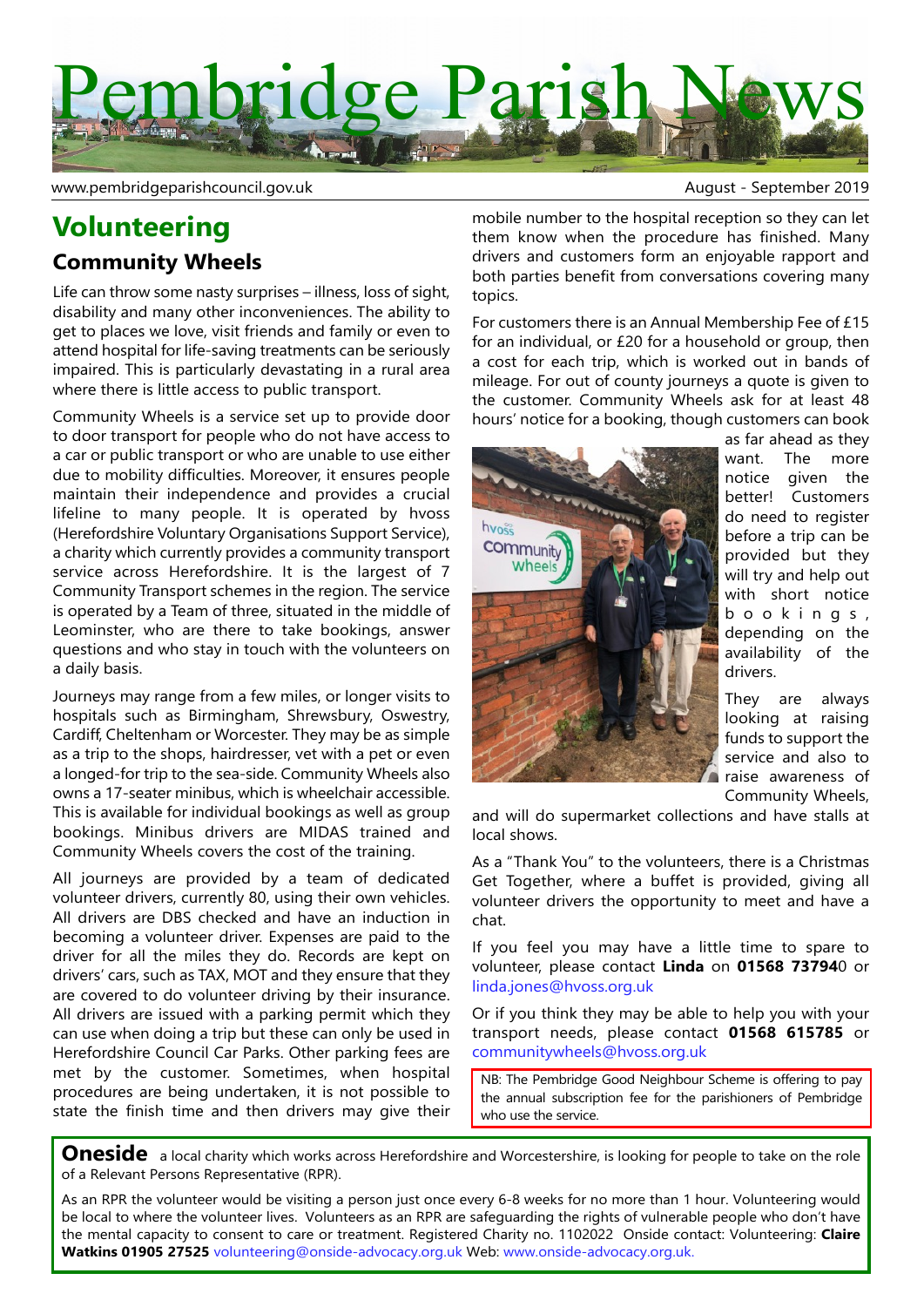# **Diary**

#### **AUGUST**

- 4th Fete 2.30 Pembridge Church \* 14th - WI – will be an evening of competition  *Wed, Village Hall 7 pm \**
- 17th PGNS Coffee Morning All Welcome  *Sat, 10.30 – 12.00 Village Hall*

#### **SEPTEMBER**

11th – WI – tha  $*$  *Wed, Village Hall 7 pm* 21st – PGNS Coffee Morning – All Welcome  *Sat, 10.30 – 12.00 Village Hall*

#### *\* Details in Arrowvale Messenger*

**WI** Meets every month on the 2nd Wednesday. Contact Marguerite Fothergill 01544 388279

We are actively seeking new blood to join us - to move forward into the future with a fresh outlook and with new ideas to add to our already extensive range.



### **KINGSPAN REPORT - Net Zero Goal Reached**

We received some fantastic news this June with the confirmation that our site here in Pembridge, and the other major Kingspan Insulation UK facilities in Sherburn-in-Elmet, Glossop and Basildon, are collectively operating at 102% Net Zero Energy (NZE).

Put simply, this means that we can meet all the energy needs for our sites (on a net basis) through renewable sources.

To achieve this, we followed a three-step process. First, we reduced the amount of energy used by our sites by taking steps such as improving insulation levels in buildings and fitting more efficient production lines. Next, we installed renewable generation technologies such as the giant rooftop solar photovoltaic (PV) array and combined heat and power plant here at our Pembridge site. Finally, we have looked to meet any remaining energy demand by sourcing renewable energy from offsite.

One of the challenges with renewable energy is that supply doesn't always match demand. For example, our PV array can generate lots of electricity during the day but none at night. The "Net" part of NZE means that we can occasionally take energy out of the national grid when needed providing we match this with the onsite renewable energy we export.

This is a really proud moment for all of us here at Kingspan Insulation – marking the culmination of 8 years of hard work. And this is just the start. By the close of 2020, we are committed to ensuring the entire Kingspan global estate (covering 128 sites) will be NZE on an aggregate basis across the year. We will also continue to look for ways to cut our own carbon emissions further in the future, helping to safeguard the future of our planet.

## **Pembridge Village Hall Bookings**

Please contact Lizzie Sharpe 01544 388488 for any enquiries

# **Pembridge Playground**

The council has been considering ways of modernising the playground for children and also to incorporate outdoor adult gym equipment.

Members of the Pride in Pembridge team will be conducting a door-to-door survey to seek parishioners views in August / September. Once the survey has been completed, and if residents are in favour, then grant applications for funding can be made.

As you can see from the photographs PiPs have been testing out some potential gym equipment!

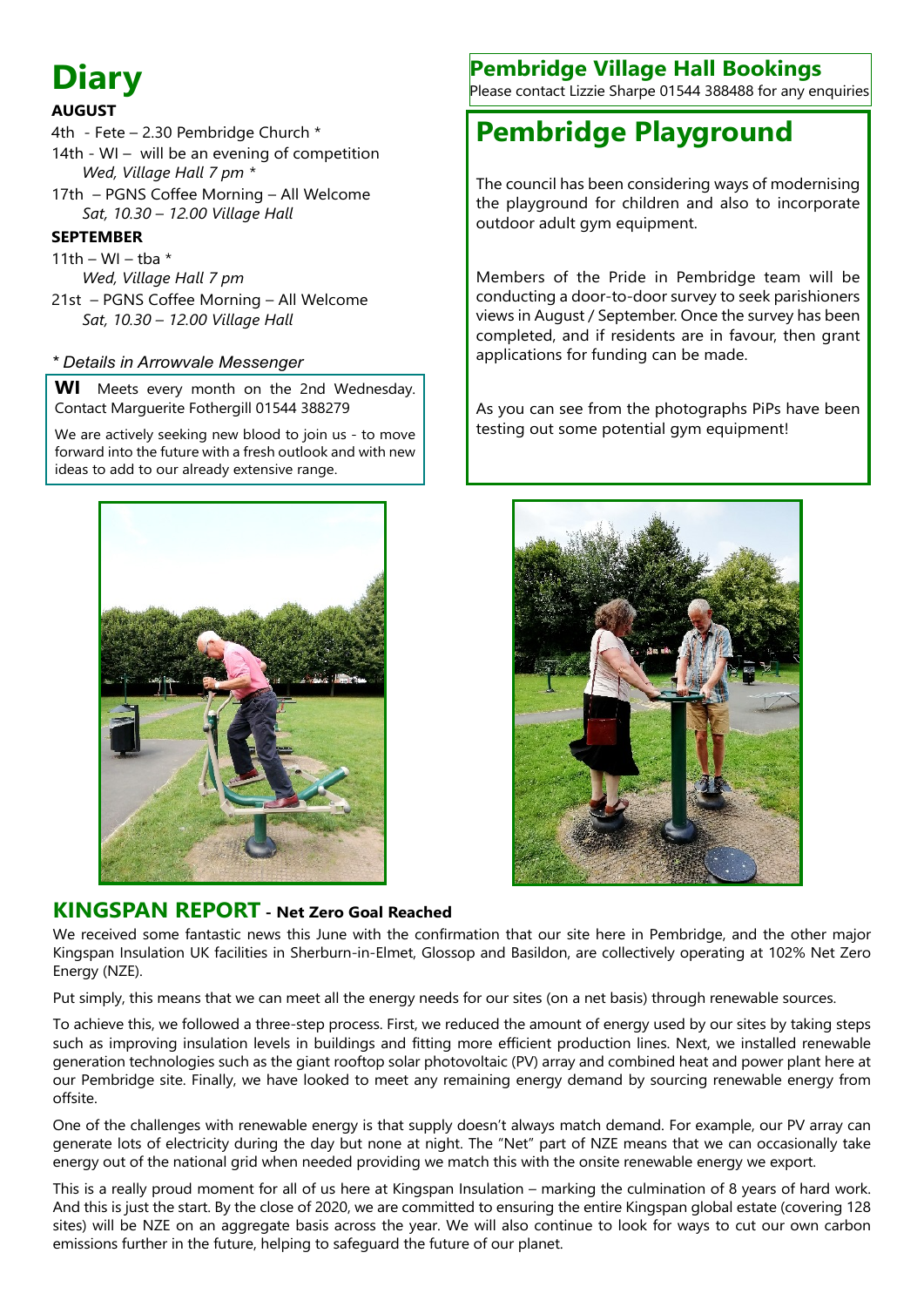# **Pembridge Parish Council**

# **From your local County Councillor Roger Phillips**

#### rjphillips@herefordshire.gov.uk

#### **Lawton`s crossroads**

As you all know I have been lobbying on behalf of my residents on improving the safety of the Lawton`s cross, the crossroads junction between Eardisland and Shirlheath. It is one of the worst accident black spots in north Herefordshire and, as I previously outlined, the proposal is to introduce a "rural roundabout " and change the traffic priority status of the highways to all traffic having to give way. I am pleased to inform you this project is in the 2019/20 capital programme.

The roundabout will be flat, ( the cost of a full scale roundabout is too prohibitive), at road surface level and 14 feet across to accommodate all current movements for all sizes of vehicle, whilst remaining within the existing highway land constraints. It will have a strong visual presence for all approaches in order to influence driver behaviour. Covered within a speed limit it will have blocked patterned and red surfacing, kerbed refuges, frequent yellow-backed signs, with solar powered bollards.

I continue to press for proper maintenance of the Golden Cross roundabout which, prior to improvements a few years ago, previously had the worst accident record.

### **Parish Council News**

#### **Welcome to New Councillor**

Now the excitement of the May elections are over, Pembridge Parish Council welcome new Councillor Wendy Powell. Many thanks to John Purslow, who stood down, for all his help and support during the last term.

#### **Annual Canvass**

The Herefordshire Annual Canvass starts on 15th July. The purpose of the Canvass is to compile an accurate Electoral Register, which will be published on 1st December 2019. Every residential property in the county will be sent a Household Enquiry Form (HEF). It is a legal requirement that the HEF is completed and returned.

IMPORTANT NOTE: completing the HEF does NOT register new electors to vote – they must still do this individually.

Herefordshire Council Electoral Services:

· phone ‐ 01432 260107 email ‐ canvass@herefordshire.gov.uk

#### **Website update.**

The Parish Council is currently waiting for the website host company to upgrade its servers before the new site is launched. Hopefully this will now be in early August.

#### **Footpaths & Hedges**

Thank you to all those landowners who have cleared the paths through their crops. Please can you all keep a check on them for any more overgrowth during the summer! A reminder to land/home owners that is your responsibility to ensure hedge cutting along pavements and footpaths is done. If you are asked to clear them and do not, the Parish Council can request Balfour Beatty to do the work and they will charge the owner. If you are out and about on the parish footpaths and find a problem please report it to the Footpaths Officer, Michael J Hancock or the Clerk.

#### **Ditches and ownership**

Heavy rain in Herefordshire in June led to a number of pollution incidents caused by soil running off into rivers and large quantities of mud washing onto the county's roads resulting in hazardous driving conditions. The Environment Agency and Herefordshire Council would like to remind landowners of their responsibilities. ( See illustration )

#### **Next Parish Council Meeting Dates:**

There is no planned meeting for August.

Wednesday September 18th - Parish Hall 7.00pm.

### **Ditch ownership and maintenance** responsibilities: